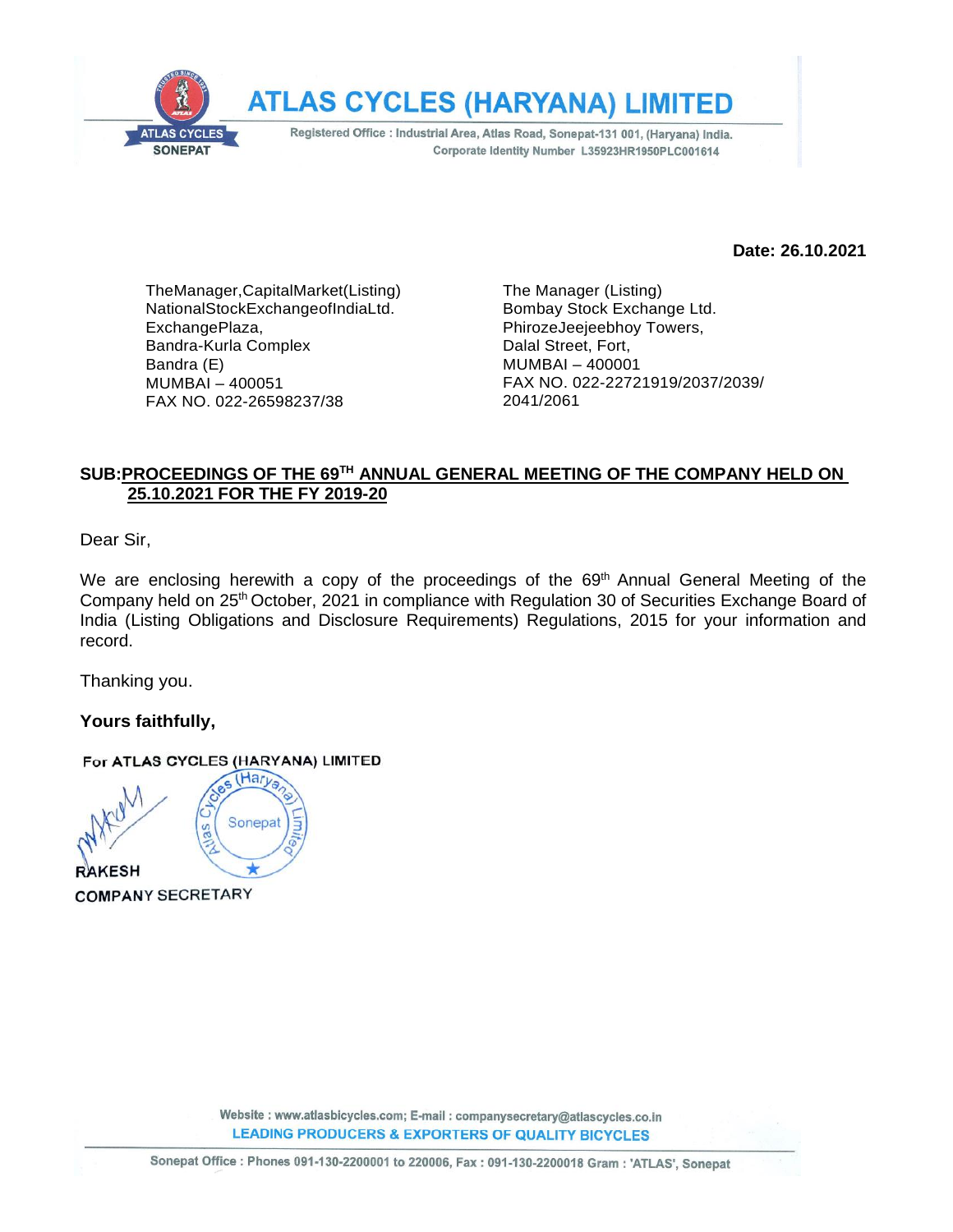

# **ATLAS CYCLES (HARYANA) LIMITED**

**PROCEEDINGS OF THE 69THANNUAL GENERAL MEETING OF THE MEMBERS OF M/S ATLAS CYCLES (HARYANA) LIMITED HELD AT HOTEL SAGAR, 148-R, ATLAS ROAD, SONEPAT131001, HARYANA ON MONDAY, 25TH OCTOBER, 2021AT 4.00 P.M.**

**Meeting Commenced at:** 4.00 P.M. **Meeting Concluded at:** 4.30 P.M.

### **DIRECTORS PRESENT**

- Mr. KartikRoopRai(DIN:06789287) : Chairman of the AGM, Independent Director, Chairman of Audit Committee Mr. Sanjiv Kavaljit Singh(DIN:00015689) : Independent Director, Chairman of Stakeholders Relationship Committee and Nomination & remuneration Committee Ms. Sadhna Syal(DIN:07837529) : Independent Director
- Mr. Chander Mohan Dhall (DIN:01398734) : Additional Director & Chief Financial **Officer**

### **IN ATTENDANCE**

- Mr.Rajiv Bhasin **in the Company, in the Company,**  $\blacksquare$  For MehraKhanna& Company, Scrutinizer for E-voting andBallot
- 
- Mr.Dinesh Nangru : For Dinesh Nangru&Company,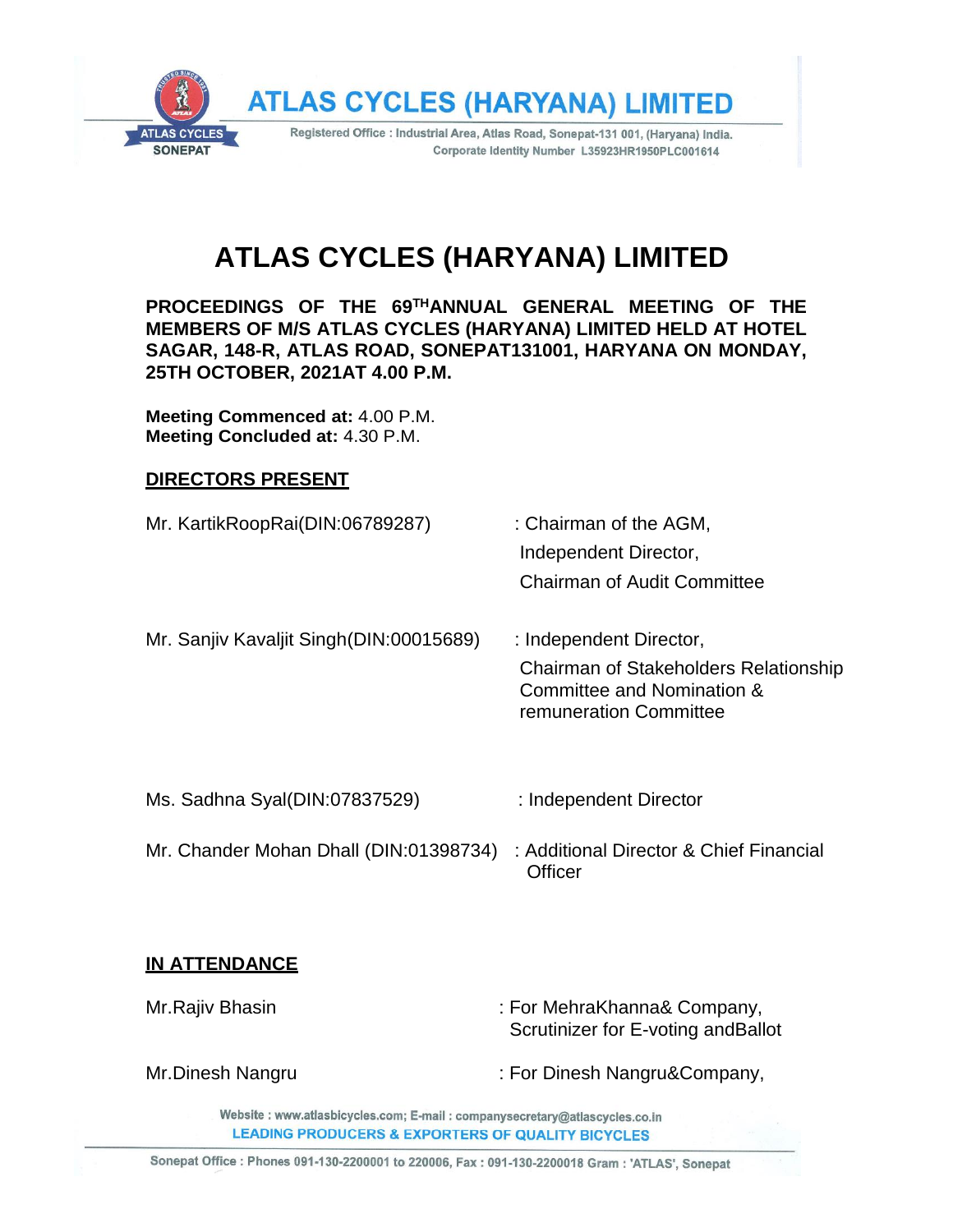|                                       |                                                                                                                                       | <b>ATLAS CYCLES (HARYANA) LIMITED</b>                 |  |
|---------------------------------------|---------------------------------------------------------------------------------------------------------------------------------------|-------------------------------------------------------|--|
| <b>ATLAS CYCLES</b><br><b>SONEPAT</b> | Registered Office : Industrial Area, Atlas Road, Sonepat-131 001, (Haryana) India.<br>Corporate Identity Number L35923HR1950PLC001614 |                                                       |  |
|                                       |                                                                                                                                       | <b>Statutory Auditors</b>                             |  |
| Mr.MukeshArora                        |                                                                                                                                       | : For MukeshArora&Co.,<br><b>Secretarial Auditors</b> |  |
| Mr.Rakesh                             |                                                                                                                                       | : CompanySecretary                                    |  |
| <b>MEMBERS</b>                        |                                                                                                                                       |                                                       |  |
| In person                             | 58                                                                                                                                    |                                                       |  |
| Proxies                               | 18                                                                                                                                    |                                                       |  |
| E-Voting                              | 53                                                                                                                                    |                                                       |  |

Mr. Kartik Roop Rai, Independent Director of the Company, was elected as Chairman of the Meeting.

The relevant documents relating to agenda of the Meeting were kept open and accessible during the continuance of the meeting to the members present.

At 04:00 P.M., Mr. Rakesh, Company Secretary on behalf of Mr. Kartik Roop Rai(DIN: 06789287), Chairman, commenced the Meeting by welcoming the members to the 69th Annual General Meeting of the Company.

The Company Secretary, with the permission of Chairman, informed the members of the Company that the requisite quorum of 30 members present personally being present, the meeting was called to order. It was also ensured that requisite quorum is present throughout the proceedings of the meeting and the meeting is in order.

With the permission of the members present, Notice convening the 69<sup>th</sup> Annual General Meeting along with its Explanatory Statement, Directors' Report / Board's Report, Balance Sheet as on 31.03.2020 and Statement of Profit & Loss for the period of 12 months ended on 31.03.2020 along with its notes both stand alone and consolidated were taken as read and Statutory Auditors' Audit Report and Secretarial Auditors' Audit Report were taken as read.

Thereafter it was informed that pursuant to the provisions of Section 108 of the Companies Act, 2013 read with Rule 20 of the Companies (Management and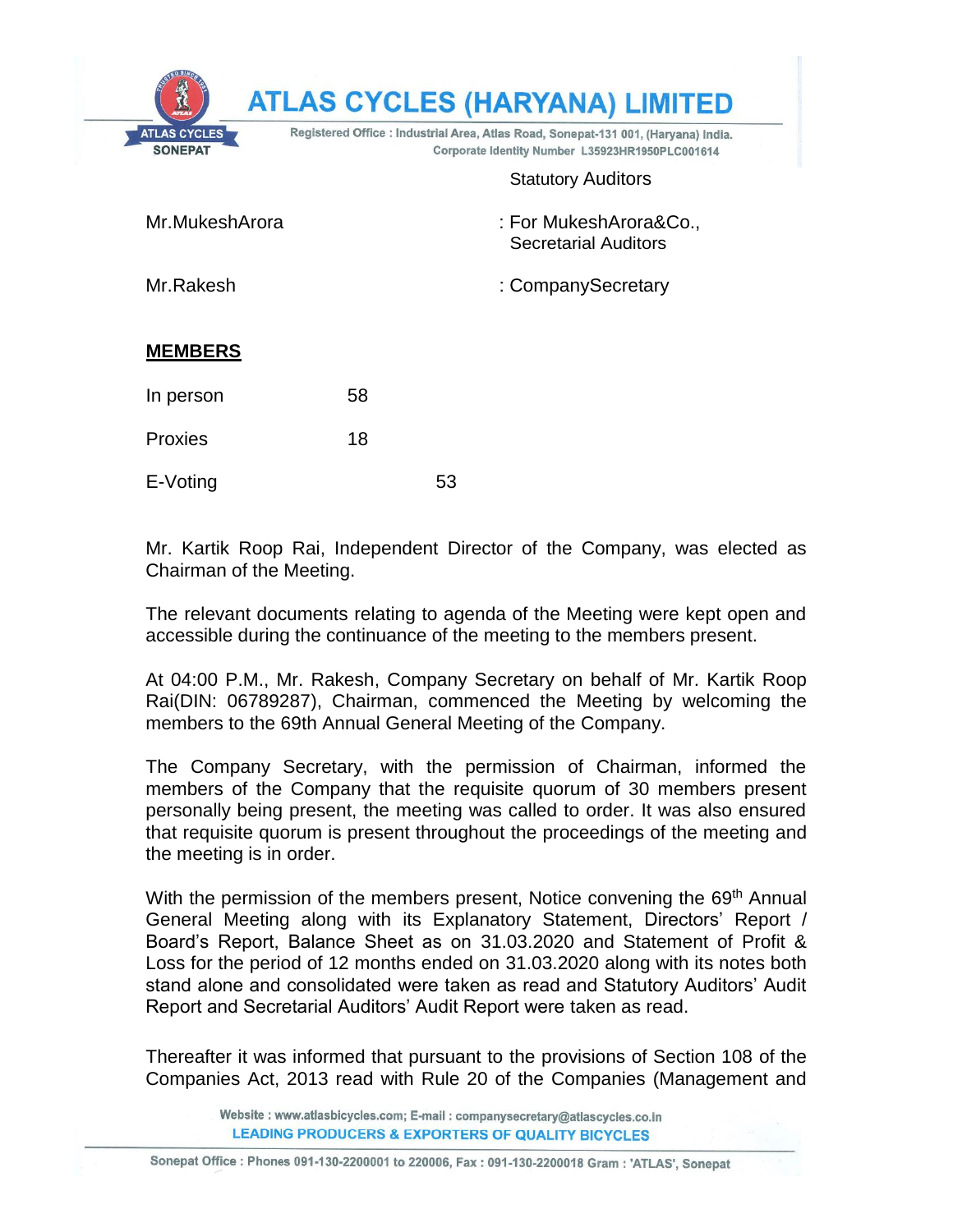**ATLAS CYCLES (HARYANA) LIMITED** 



Registered Office : Industrial Area, Atlas Road, Sonepat-131 001, (Haryana) India. Corporate Identity Number L35923HR1950PLC001614

Administration) Rules, 2014, the Company had extended the e-voting facility to its Members in respect of businesses to be transacted at the Annual General Meeting of the Company. The e-voting commenced from9:00 A.M. on Friday, 22<sup>nd</sup>October2021and ends at 5:00 P.M. on Sunday, 24<sup>th</sup> October 2021 and Mr. Rajiv Bhasin, of M/s Mehra Khanna & Co., Practicing Chartered Accountant, was appointed as the Scrutinizer by the Board of Directors for scrutinizing the evoting process and ballot process. The shareholders who had not casted their votes through e-voting facility were given option to cast their votes through ballot paper. The 1 (one) resolution proposed to be passed as Ordinary Business relating to approval of Financial Statements and 2 (Two) resolutions proposed to be passed as Special Resolution in Special Business relating to

- 1. Approval for Appointment of Mr. Ishwar Das Chugh (DIN: 00073257) as Non-Executive Non-Independent Director of the Company;
- 2. Approval for Appointment of Mr. Chander Mohan Dhall (DIN:01398734) asthe Whole-Time Director of the Company

Mr. Rajiv Bhasin, Scrutinizer, inspected the Ballot Box to be empty and locked and kept it in front of the dias for shareholders to put in their duly filled in and signed ballot papers and cast their votes.

Once the voting process was complete under careful supervision of the Chairman, the ballot box was handed over to Mr. Rajiv Bhasin of M/s. Mehra Khanna & Company, Scrutinizer and meeting concluded.

Then after the conclusion of meeting, the Scrutinizer unlocked the ballot box in presence of 2 witnesses who were not in the employment of the Company. The Scrutinizer then scrutinized all votes casted via e-voting system and ballot papers and submitted his report dated 25<sup>th</sup> October, 2021 to Mr. Kartik Roop Rai, Chairman of the Meeting. With the approval of the Chairman following results were declared and posted on the website of the Company i.e.www.atlasbicycles.com and were intimated to National Securities Depository Limited (NSDL), National Stock Exchange of India Ltd.(NSE), BSE Limited (BSE) and Mas Services Limited, Registrar & Transfer Agent:

# **ORDINARY BUSINESS:**

# **ITEM NO. 1: ADOPTION OF AUDITED FINANCIAL STATEMENTS ANDREPORTS THEREON**

Passed as an Ordinary resolution via E-voting and Ballot Process:-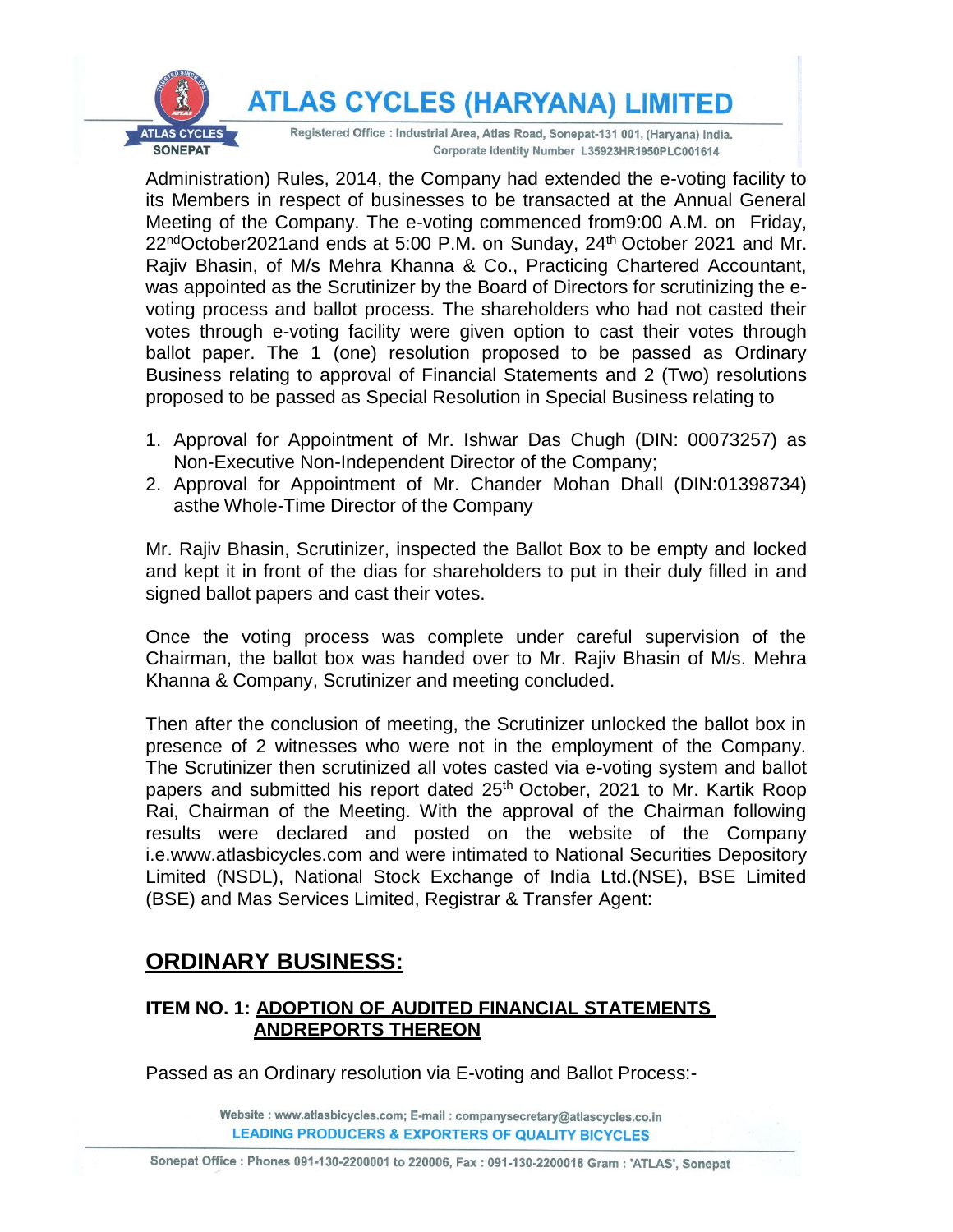

## **"RESOLVED THAT**

- (a) Audited Standalone Financial Statements of the Company for the financial year ended March 31, 2020 and the Reports of the Board of Directors and Auditors thereon;and
- (b) Audited Consolidated Financial Statements of the Company for the financial year ended March 31, 2020 and the Report of the Auditors thereon are received, considered and adopted."

| <b>Particulars</b>              | No. of Votes<br>(In Equity Shares) | % of Voting |
|---------------------------------|------------------------------------|-------------|
| Total votes casted through poll | 2314213                            | 35.58       |
| and e-voting                    |                                    |             |
| Voted in favour                 | 2292381                            | 35.25       |
| Voted against                   | 21832                              | 0.34        |
| <b>Invalid Votes</b>            | 112                                | 0.00        |

Note: % of voting is calculated on total paid up equity share capital i.e. 6503838 shares.

The resolution was passed as an Ordinary Resolution by requisite majority votesin its favour.

# **SPECIAL BUSINESS :**

### **ITEM NO. 2 :- Appointment of Mr. Ishwar Das Chugh (DIN: 00073257) as Non-Executive Non-Independent Director of the Company**

To consider and if thought fit, to pass with or without modification, the following resolution as

Special Resolution:

"RESOLVED THAT pursuant to the provisions of Regulation 17(1) of Securities and Exchange Board of India (Listing Obligations and Disclosure Requirements), Regulations, 2015, as amended from time to time ("Listing Regulations"), Section 152 and any other applicable provisions of the Companies Act, 2013 ("the Act") and the rules made thereunder (including any statutory modification(s) or re-enactment thereof for the time being in force), approval of the members of the Company be and is hereby accorded to the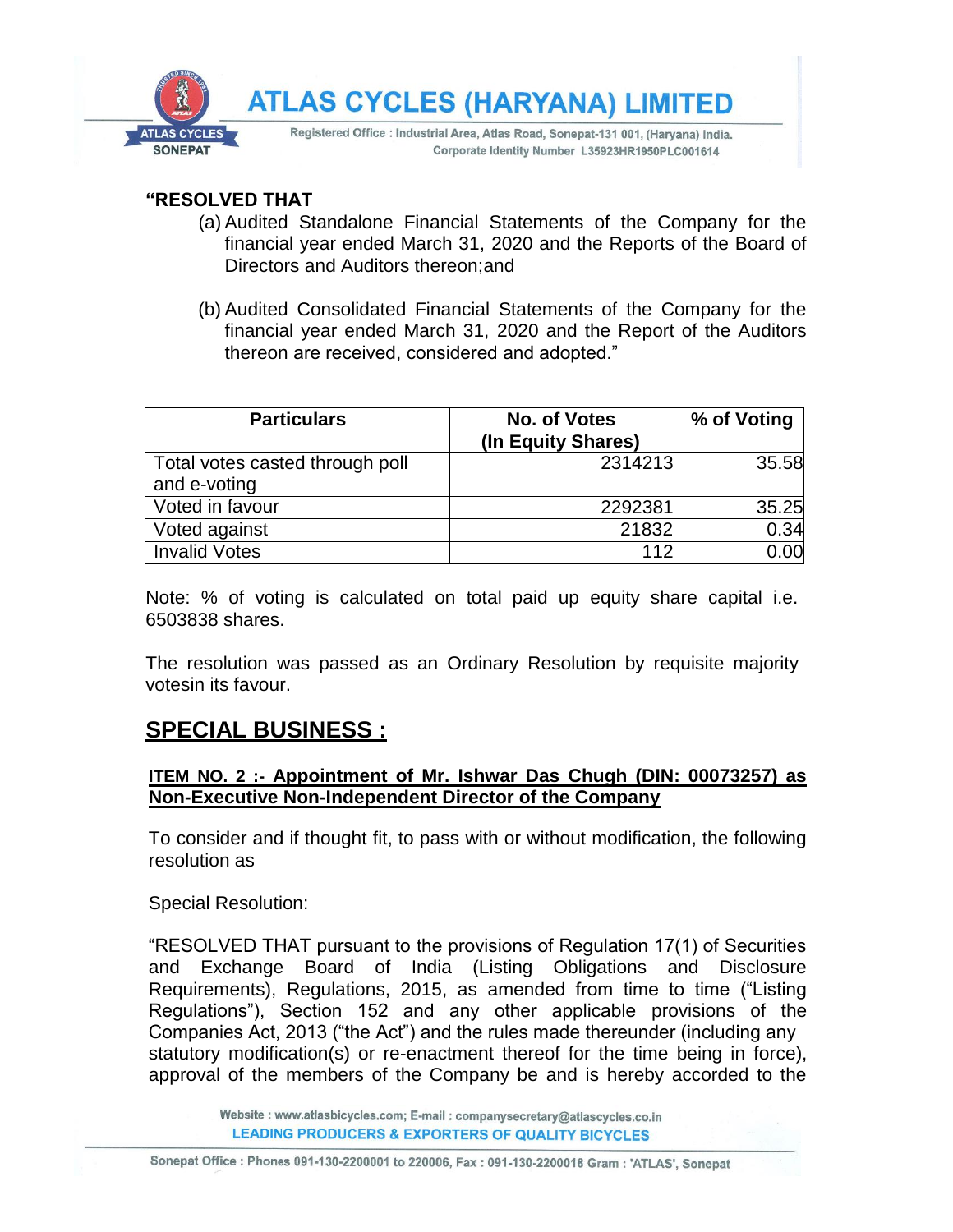

appointment of Mr. Ishwar Das Chugh (DIN: 00073257) having age of 82 years as a Non-Executive Non-Independent Director of the Company with effect from October 25, 2021, whose office is liable to retire by rotation.

RESOLVED FURTHER THAT the Board of Directors of the Company (including any committee/official authorized by the Board of Directors for this purpose) be and is hereby authorized to do all such acts, deeds, matters and things as may be considered necessary, proper or expedient in order to give effect to the above resolution and for matters connected therewith or incidental thereto and to settle any questions, difficulties or doubts that may arise in this regard."

| <b>Particulars</b>              | No. of Votes      | % of Voting |
|---------------------------------|-------------------|-------------|
|                                 | (In EquityShares) |             |
| Total votes casted through poll | 2313563           | 35.57       |
| ande-voting                     |                   |             |
| Voted in favour                 | 2311558           | 35.54       |
| Voted against                   | 2005              | 0.03        |
| <b>Invalid Votes</b>            | 112               | 0.00        |

Note: % of voting is calculated on total paid up equity share capital i.e. 6503838 shares.

The resolution was passed as Special Resolution by requisite majority votes in its favour.

# **ITEM NO. 3** :- **Appointment of Mr. Chander Mohan Dhall (DIN:01398734) as the Whole-Time Director of the Company**

To consider and if thought fit, to pass with or without modification(s), the following resolution as **Special Resolution**:

"RESOLVED THAT pursuant to the provisions of Section 152 and all other applicable provisions, if any, of the Companies Act, 2013 ("the Act") and the relevant Rules made thereunder (including any statutory modification(s) or reenactment thereof, for the time being inforce), the applicable Regulations under the Securities and Exchange Board of India (Listing Obligations and Disclosure Requirements) Regulations, 2015, as amended from time to time("Listing Regulations") and the provisions of the Articles of Association of the Company,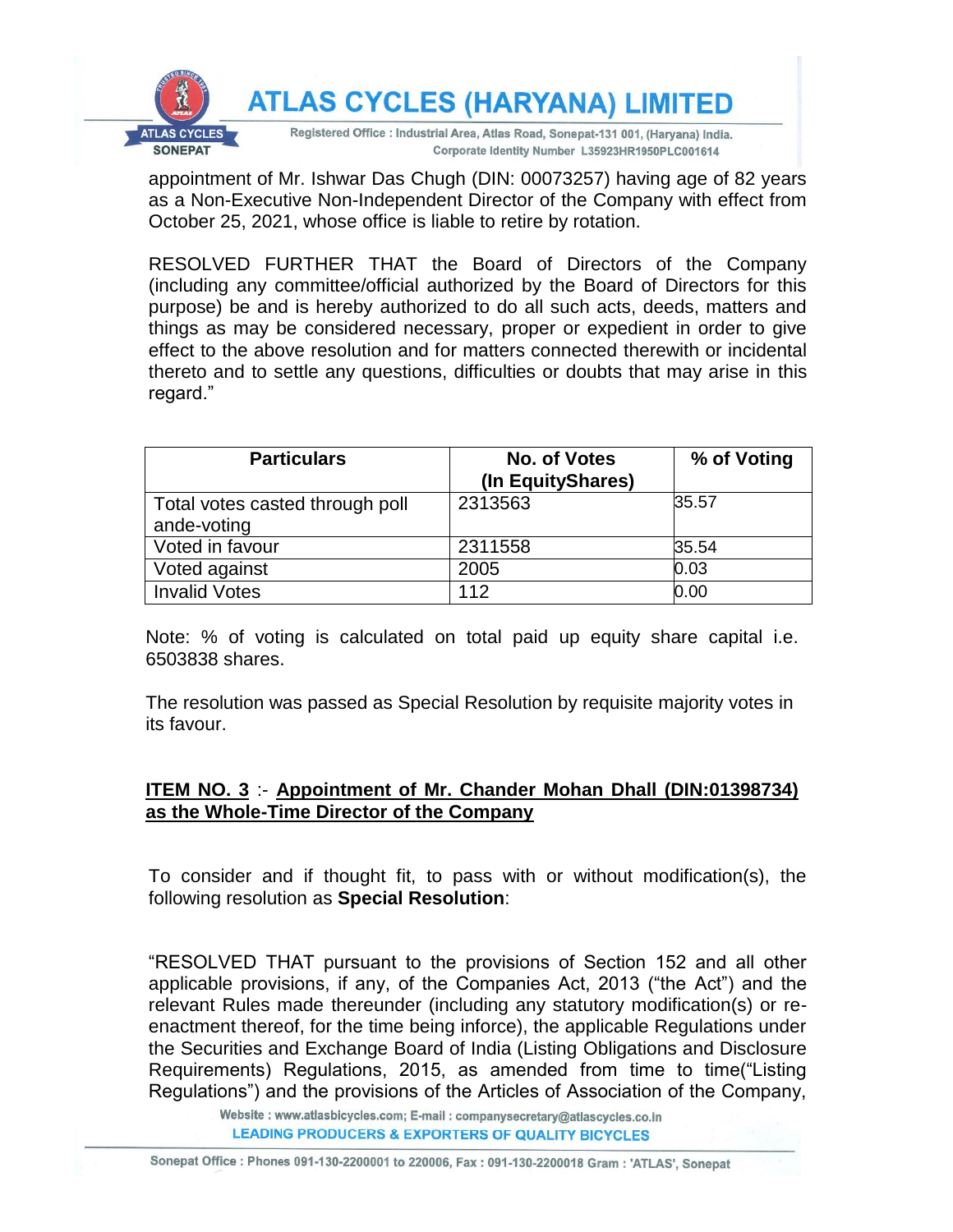**ATLAS CYCLES (HARYANA) LIMITED** 



Registered Office : Industrial Area, Atlas Road, Sonepat-131 001, (Haryana) India. Corporate Identity Number L35923HR1950PLC001614

Mr. Chander Mohan Dhall (DIN:01398734), who was appointed as an additional director and designated as a Whole-Time Director & amp; Chief Financial Officer by the Board of Directors of the Company at their meeting held on September 12, 2021, based on the recommendation of the Nomination and Remuneration Committee of the Company and who holds office as such up to the date of ensuing Annual General Meeting, be and is hereby appointed as a Director of the Company liable to retire by rotation.

RESOLVED FURTHER THAT in accordance with the recommendations of the Nomination and Remuneration Committee of the Company and pursuant to the provisions of Sections 196, 197,198 and 203 of the Act, read with Schedule V to the Act, and other applicable provisions, if any, of the Act and the rules made thereunder, (including any statutory modification(s) or re-enactment thereof, for the time being in force) and the Articles of Association of the Company or such other sanctions as may be necessary, consent of the Members be and is hereby accorded to the appointment of Mr. Chander Mohan Dhall (DIN:01398734) as a Whole-Time Director designated as Whole time director & amp; Chief Financial Officer of the Company for a period of three (3) years effective from September 30, 2021 to September 29, 2024 on the terms and conditions including remuneration as set out in the statement annexed to the Notice of this Meeting, with liberty to the Board of Directors to alter and vary the terms and conditions of the appointment and/ or remuneration based on the recommendation of the Nomination & Remuneration Committee, subject to the same not exceeding the limits specified under Section197 read with Schedule V of the Companies Act, 2013.

RESOLVED FURTHER THAT the Board of Directors of the Company (including any committee/official authorized by the Board of Directors for this purpose) be and is hereby authorized to do all such acts, deeds, matters and things as may be considered necessary, proper or expedient in order to give effect to the above resolution and for matters connected therewith or incidental thereto and to settle any questions, difficulties or doubts that may arise in this regard."

| <b>Particulars</b>                             | No. of Votes<br>(In Equity Shares) | % of Voting |
|------------------------------------------------|------------------------------------|-------------|
| Total votes casted through poll<br>ande-voting | 2313563                            | 35.57       |
| Voted in favour                                | 2311758                            | 35.55       |
| Voted against                                  | 1805                               | 0.03        |
| <b>Invalid Votes</b>                           | 112                                | 0.00        |